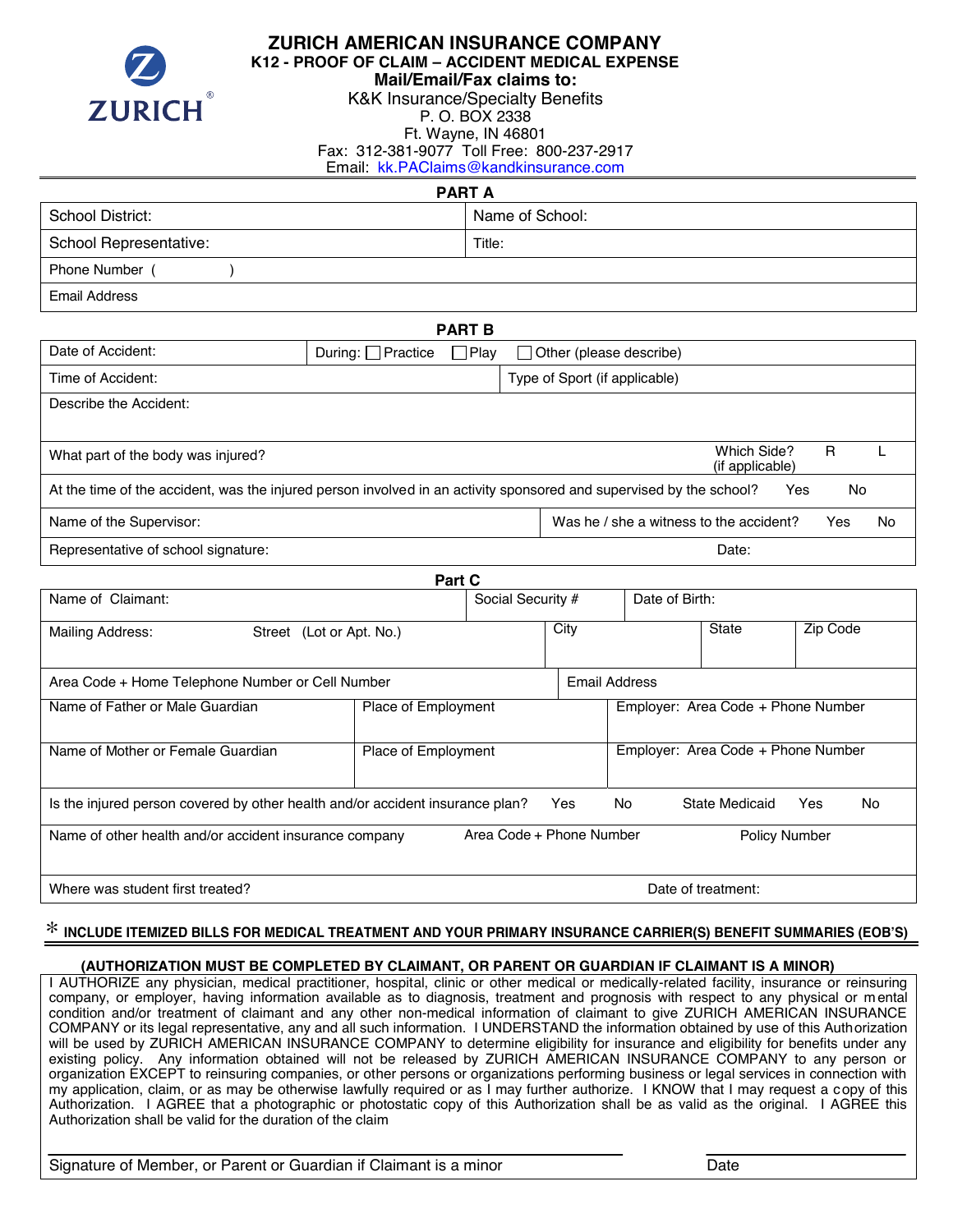### **FRAUD STATEMENT**

**ALASKA**: "A person who knowingly and with intent to injure, defraud, or deceive an insurance company files a claim containing false, incomplete, or misleading information may be prosecuted under state law."

**ARIZONA**: "For your protection Arizona law requires the following statement to appear on this form. Any person who knowingly presents a false or fraudulent claim for payment of a loss is subject to criminal and civil penalties."

**ARKANSAS**: "Any person who knowingly presents a false or fraudulent claim for payment of a loss or benefit or knowingly presents false information in an application for insurance is guilty of a crime and may be subject to fines and confinement in prison.

**CALIFORNIA**: "For your protection California law requires the following to appear on this form: Any person who knowingly present false or fraudulent claim for the payment of a loss is guilty of a crime and may be subject to fines and confinement in state prison."

**COLORADO**: "It is unlawful to knowingly provide false, incomplete, or misleading facts or information to an insurance company for the purpose of defrauding or attempting to defraud the company. Penalties may include imprisonment, fines, denial of insurance, and civil damages. Any insurance company or agent of an insurance company who knowingly provides false, incomplete, or misleading facts or information to a policyholder or claimant for the purpose of defrauding or attempting to defraud the policyholder or claimant with regard to a settlement or award payable from insurance proceeds shall be reported to the Colorado division of insurance within the department of regulatory agencies."

**DELAWARE**: "Any person who knowingly, and with intent to injure, defraud or deceive any insurer, files a statement of claim containing any false, incomplete or misleading information is guilty of a felony."

**WASHINGTON D.C**.: "WARNING: It is a crime to provide false or misleading information to an insurer for the purpose of defrauding the insurer or any other person. Penalties include imprisonment and/or fines. In addition, an insurer may deny insurance benefits if false information materially related to a claim were provided by the applicant."

**FLORIDA**: "Any person who knowingly and with intent to injure, defraud, or deceive any insurer files a statement of claim or an application containing any false, incomplete, or misleading information is guilty of a felony of the third degree."

**IDAHO**: "Any person who knowingly, and with intent to defraud or deceive any insurance company, files a statement containing any false, incomplete, or misleading information is guilty of a felony."

I**NDIANA**: "A person who knowingly and with intent to defraud an insurer files a statement of claim containing any false, incomplete, or misleading information commits a felony."

**KENTUCKY**: "Any person who knowingly and with intent to defraud any insurance company or other person files a statement of claim containing any materially false information or conceals, for the purpose of misleading, information concerning any fact material thereto commits a fraudulent insurance act, which is a crime."

**LOUISANA**: "Any person who knowingly presents a false or fraudulent claim for payment of a loss or benefit or knowingly presents false information in an application for insurance is guilty of a crime and may be subject to fines and confinement in prison."

**MAINE**: "It is a crime to knowingly provide false, incomplete or misleading information to an insurance company for the purpose of defrauding the company. Penalties may include imprisonment, fines or a denial of insurance benefits."